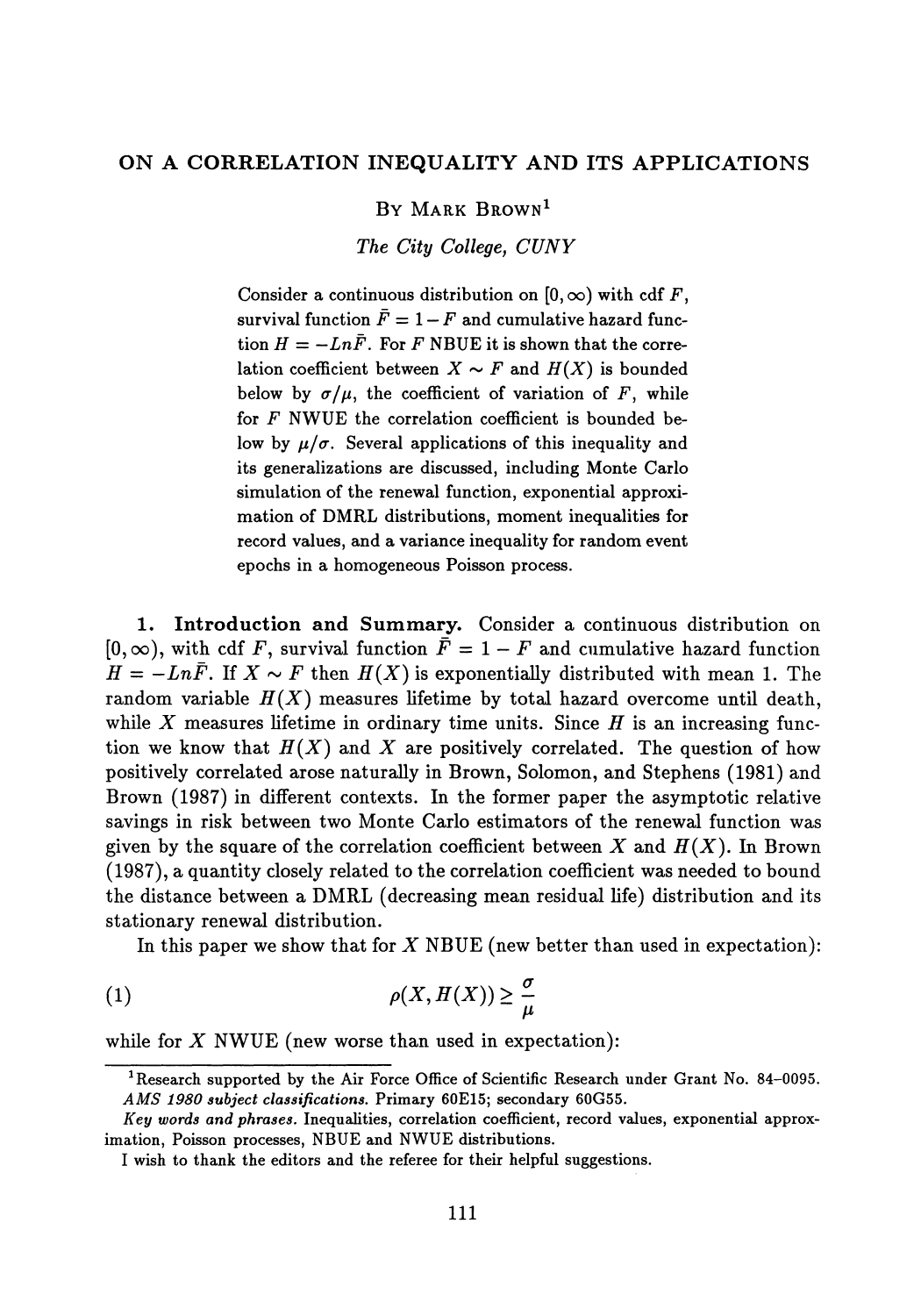(2) 
$$
\rho(X, H(X)) \geq \frac{\mu}{\sigma}.
$$

The lower bound for the correlation coefficient is also applicable to record value processes. Record value processes are of interest in reliability theory due to their connection with minimal repair (Crow, 1974). Consider an i.i.d. sequence  $\{X_i, i \geq 1\}$  with  $X_i \sim F$ . Define  $S_1 = X_1, N_2 = \min\{i: X_i > X_1\}, S_2 = X_{N_2},$  $N_k = \min\{i : X_i > X_{N_{k-1}}\}, S_k = X_{N_k}, k = 3, 4, \ldots; S_k$  is referred to as the  $k^{\text{th}}$ record value. Using (1) and (2) we show that for *F* NBUE:

(3) 
$$
\frac{\sigma^2}{\mu} \le E(S_2 - S_1) \le \sigma
$$

and for *F* NWUE:

$$
\mu \leq E(S_2 - S_1) \leq \sigma.
$$

Using similar methodology, inequalities are derived for the moments of higher record values. For example, it is shown (Section 3.4) that for *F* IFRA:

(5) 
$$
\frac{\mu_{k+r-1}}{\mu_{r-1}} \le ES_r^k \le \binom{k+r-1}{k} \mu_k
$$

where  $\mu_i = \int x^j dF(x)$ .

In Section 3.5 we show that if  $\{T_i, i \geq 1\}$  are the arrival epochs for a ho mogeneous Poisson process with parameter  $\lambda$ , and N is a stopping time, then Var  $T_N \geq \lambda^{-2}$ . We further demonstrate among distributions with failure rate uniformly bounded above by  $\lambda$ , the exponential distribution with parameter  $\lambda$  has minimum variance for the  $k^{\text{th}}$  record value, for  $k\geq 1.$  Equivalently, among non homogeneous Poisson processes with intensity function uniformly bounded above by  $\lambda$ , the homogeneous Poisson process with parameter  $\lambda$  has minimum variance for  $S_k$ , the time of the  $k^{\text{th}}$  event, for  $k > 1$ .

**2. A Correlation Inequality.** Consider a non-negative random variable *X* with continuous cdf *F*. Denote by  $X^*$  a random variable with cdf  $G(x)$  =  $\mu^{-1}\int_0^x \bar{F}(t)dt$ , the stationary renewal distribution corresponding to F. Let T de note a random variable with distribution  $dF_T(t) = t\mu^{-1}dF(t)$ . T is distributed as the length of the interval covering an arbitrary fixed point in a stationary renewal process with interarrival time distribution F (Feller, 1971, p. 371). For fixed  $x \geq 0$ define  $g(t) = \bar{F}(x \vee t)/\bar{F}(t)$ , where  $x \vee t = \max(x, t)$ . Note that:

$$
\begin{array}{rcl}\n\Pr(T > x) & = & \int_x^\infty t \mu^{-1} dF(t) = x \mu^{-1} \bar{F}(x) + \bar{G}(x) \\
& = & \int \left( \frac{\bar{F}(x \vee t)}{\bar{F}(t)} \right) \left( \frac{\bar{F}(t)}{\mu} \right) dt = E g(X^*).\n\end{array}
$$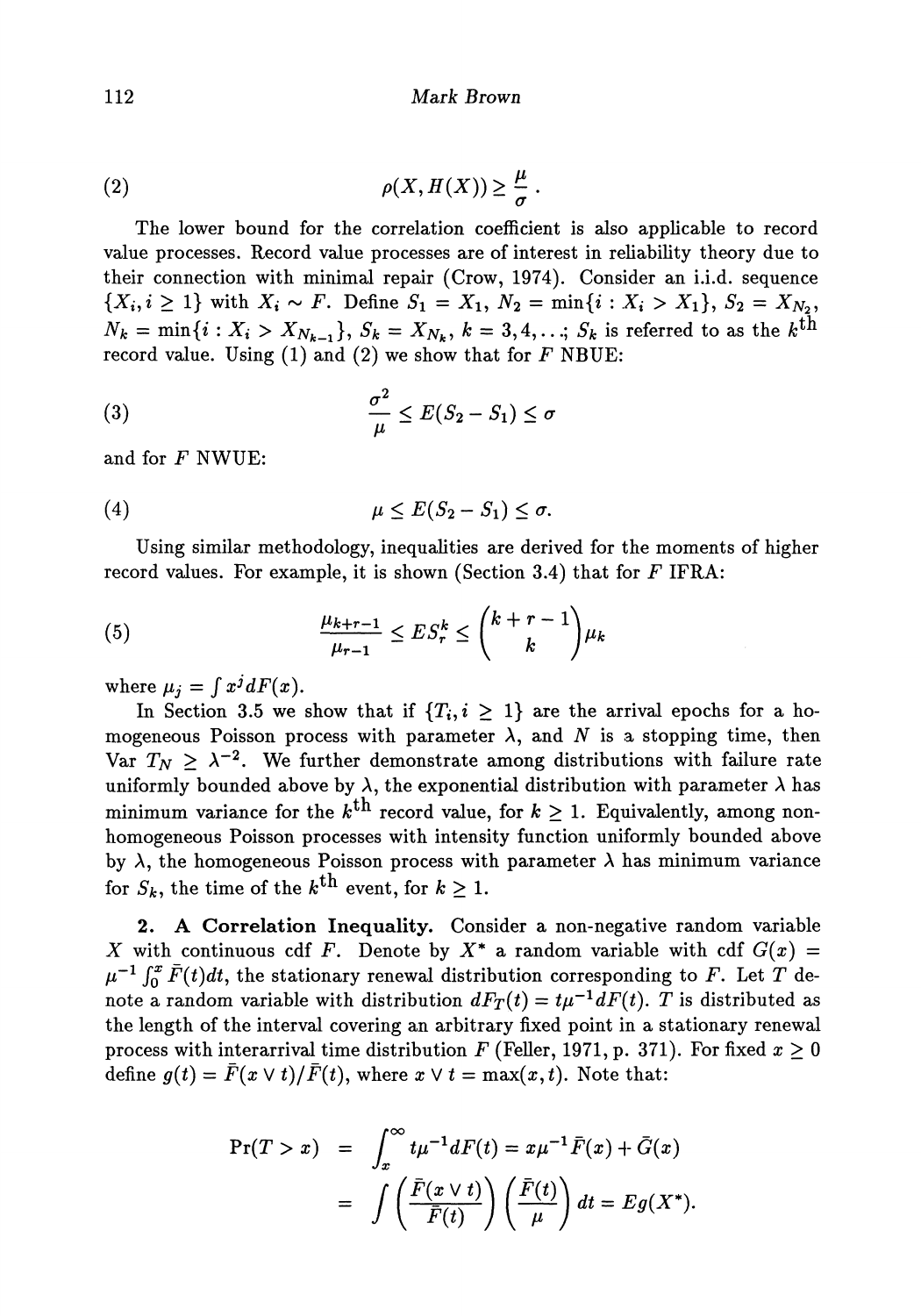Thus:

(6) Pr( > *x)* = *Eg(X\*).*

Next, consider the record value process corresponding to *F,* described in Sec tion 1. The sequence of record values  $\{S_i, i \geq 1\}$  generates a nonhomogeneous Poisson process with  $EN(t) = -Ln\bar{F}(t) = H(t)$  (Shorrock, 1972). Now:

$$
\Pr(S_2 > x) = \Pr(N(x) \le 1) = \overline{F}(x)[1 + H(x)] =
$$
\n
$$
\int \left(\frac{\overline{F}(x \vee t)}{\overline{F}(t)}\right) dF(t) = Eg(X).
$$

LEMMA 2.1. *If F is NBUE (NWUE) then S<sup>2</sup> is stochastically larger (smaller) than T.*

st PROOF.  $F$  NBUE is equivalent to  $X \geq X^*$ . Since  $g$  is increasing in  $t,$  it follows from  $(6)$  and  $(7)$  that:

$$
\Pr(T > x) = Eg(X^*) \le Eg(X) = \Pr(S_2 > x).
$$

The NWUE case similarly follows.

LEMMA 2.2. If F is NBUE then  $\rho(X,H(X)) \geq \sigma/\mu$ . If F is NWUE then  $\rho(X, H(X)) \geq \mu/\sigma$ .

PROOF. Note that  $dF_{S_2}(t) = H(t) dF(t)$  while  $dF_T(t) = t\mu^{-1} dF(t)$ . By Lemma 2.1, if *F* is NBUE then:

(8) 
$$
ES_2 = E(XH(X)) \ge ET = \mu_2/\mu.
$$

Now subtract *μ* and divide by *σ* on both sides of (8) and the NBUE result follows.

Next, assume that *X* is NWUE. It follows from Lemma 2.1 that for any in creasing function *ί* (with the expectations existing):

(9) 
$$
E\ell(S_2) = \int \ell(x)H(x)dF(x) \leq \mu^{-1} \int x\ell(x)dF(x) = E\ell(T)
$$

choose  $\ell(x) = H(x)$ , then:

(10) 
$$
EH^{2}(X) = 2 \leq \mu^{-1} E(XH(X)).
$$

From (10) the NWUE result easily follows.

## 3. Applications.

*3.1. Monte Carlo Estimation of the Renewal Function.* Suppose we wish to estimate  $M(t)$ , the expected number of renewals in [0, t] for a renewal process with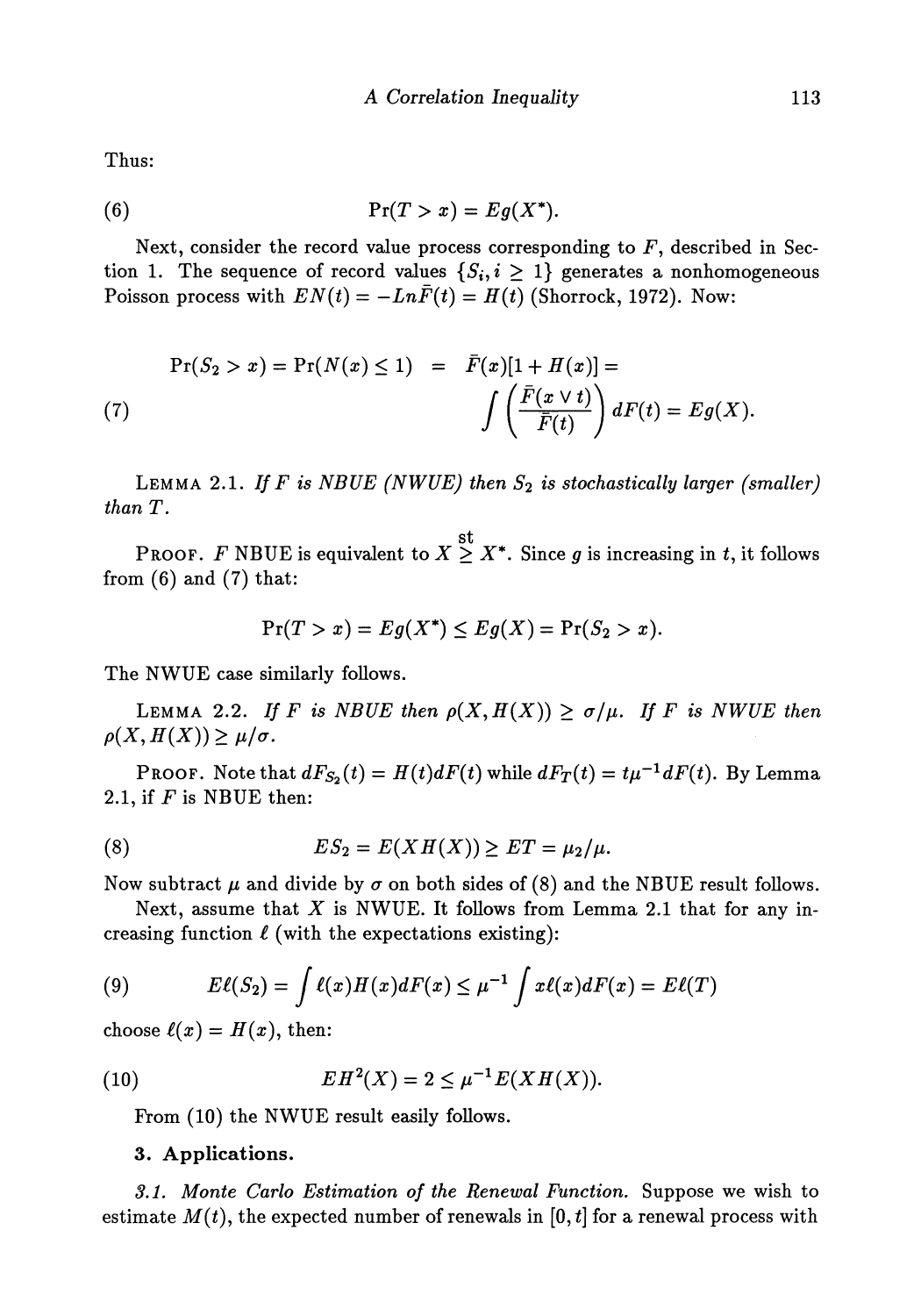interarrival distribution  $F$ , by Monte Carlo simulation. An obvious approach is to simulate  $N(t)$ , the number of renewals in [0, t], K times  $(N_1(t),...,N_K(t))$ , and to estimate  $M(t)$  by the sample mean. In Brown, Solomon, and Stephens (1981) an unbiased estimator  $M^*(t)$  was proposed and it was shown that as  $t \to \infty$  the asymptotic relative savings in risk between  $M^*(t)$  and the estimator based on  $N(t)$ was given by  $\rho^2(X,H(X)).$  Lemma (2.2) gives a lower bound on  $\rho$  and thus a lower bound on the asymptotic relative savings in risk.

*3.2. Exponential Approximation of DMRL Distributions.* Consider a continu ous DMRL (decreasing mean residual life) distribution  $F$  on  $[0,\infty)$  with stationary renewal distribution *G.* In Brown (1987) it is shown that:

(11) 
$$
\mathcal{D}^*(F,G) = \sup |F(B) - G(B)| \le 1 - EH(X^*)
$$

where  $H = -Ln\bar{F}$ , the cumulative hazard function,  $X^* \sim G$ , and the sup is taken over all Borel sets. Now:

(12) 
$$
ES_2 = \int (H(t) + 1)\bar{F}(t)dt = \mu[1 + EH(X^*)].
$$

But *F* DMRL implies *F* NBUE, thus (12) and Lemma 2.1 give:

(13) 
$$
ES_2 = \mu[1 + EH(X^*)] \ge ET = \mu_2/\mu
$$

thus:

(14) *EH(X\*) > σ 2 /μ<sup>2</sup> .*

From (11) and (14) we obtain:

(15) 
$$
\mathcal{D}^*(F,G) \leq 1 - (\sigma^2/\mu^2).
$$

The inequality (15) thus extends the result of Brown (1987) from *F* IFR to *F* DMRL. Moreover it follows from (15), employing the methodology of Brown (1987), that for *F* DMRL:

(16) 
$$
\sup | \bar{F}(t) - e^{-t/\mu} | \leq 1 - (\sigma^2/\mu^2).
$$

Thus if *F* is DMRL with coefficient of variation close to 1, then *F* is approxi mately exponential.

*3.3. The Second Record Value.* Consider  $S_2 - S_1$  the interarrival time between the first and second record values in a record value process corresponding to *F* (equivalently the interarrival time between the first and second events in a non homogeneous Poisson process with  $EN(t) = H(t) = -Ln\bar{F}(t)$ . It follows from Lemma 2.1 that *F* NBUE implies:

(17) 
$$
E(S_2 - S_1) \ge ET - \mu = \frac{\mu_2}{\mu} - \mu = \frac{\sigma^2}{\mu}
$$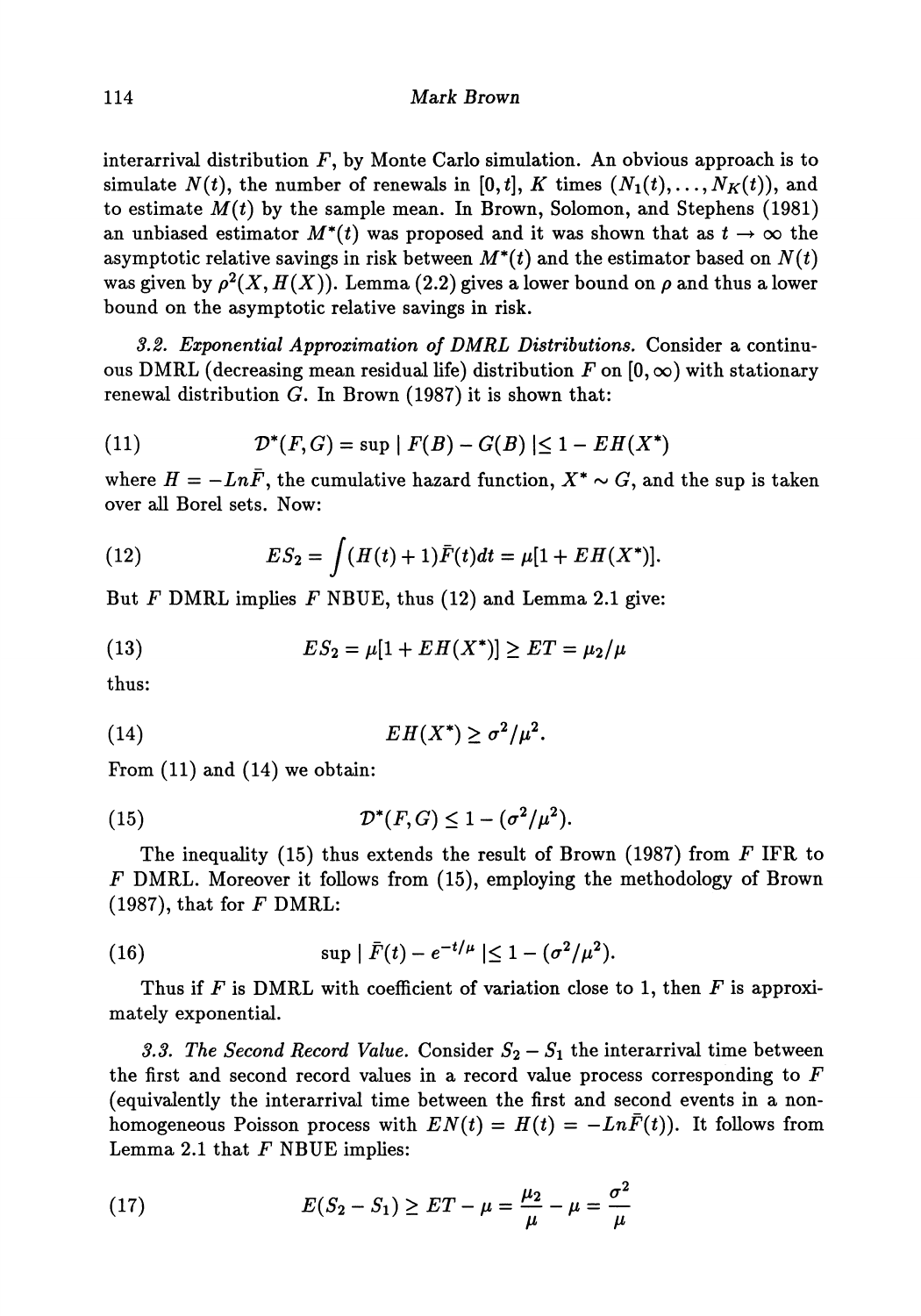while *F* NWUE leads to  $E(S_2 - S_1) \leq (\sigma^2/\mu)$ .

The quantity  $E(S_2 - S_1)$  is the expected residual life for an item which is minimally repaired at its first failure. It is of interest in the evaluation and planning of maintenance policies.

Lemma 3.3.1, below, presents an upper bound of  $\sigma$  for  $E(S_2 - S_1)$ , derived without aging assumptions of *F.* As is done throughout this paper we assume that F is a continuous distribution on  $[0, \infty)$ .

LEMMA 3.3.1. Let  $X \sim F$  and g a function on  $[0, \infty)$  with  $Eg^2(X) < \infty$ . *Then:*

$$
|E(g(S_2) - g(S_1))| \leq \sigma_g
$$

*where*  $\sigma_g$  is the standard deviation of  $g(X)$ . In particular the choice  $g(x) = x$ *gives:*

$$
E(S_2-S_1)\leq \sigma
$$

*where σ is the standard deviation of X.*

PROOF.  $Eg(S_2) = E(g(X)H(X)) = Eg(X)EH(X)+\sigma_g\sigma_{H(X)}\rho(g(X),H(X)) \le$  $Eg(X) + \sigma_g$ . Thus  $E(g(S_2) - g(S_1)) \leq \sigma_g$ . Substituting  $-g$  for *g* yields  $E(g(S_1) - g(S_2))$  $g(S_2)$ )  $\leq \sigma_g$  from which the result follows.  $\parallel$ 

COROLLARY 3.3.1. For F NBUE,  $\sigma^2/\mu \leq E(S_2 - S_1) \leq \sigma$ . For F NWUE,  $\mu \leq E(S_2 - S_1) \leq \sigma.$ 

PROOF. The NBUE case follows from expression (17) and Lemma 3.3.1. The NWUE case follows from Lemma 3.3.1 and the obvious NWUE inequality  $E(S_2 S_1$ )  $\geq \mu$ . ||

A function  $g(x)$  on  $[0, \infty)$  is defined to be starshaped if  $\frac{g(x)}{x}$  is increasing (meaning non-decreasing). If *g* is non-negative and starshaped then *g* is increasing.

Consider, now, a function g which is non-negative and starshaped on  $[0,\infty)$ , with  $\mu_g = Eg(X) < \infty$ . Define:

$$
dF_g(t) = g(t) dF(t)/\mu_g.
$$

Then:  $dF_g(t)/dF_T(t) = \mu_g^{-1}\mu(g(t)/t)$  which is increasing. Thus  $F_g$  is larger than *FT* under the partial ordering of monotone likelihood ratio (Lehmann [1959] p.73) and is thus stochastically larger. It follows that:

(18) 
$$
E[Xg(X)] \geq \mu_g \mu_2/\mu.
$$

Now assume that *F* is NBUE. By Lemma 2.1 and (18):

(19) 
$$
Eg(S_2) \ge Eg(T) = \mu^{-1}E(Xg(X)) \ge \mu_g \mu_2/\mu^2.
$$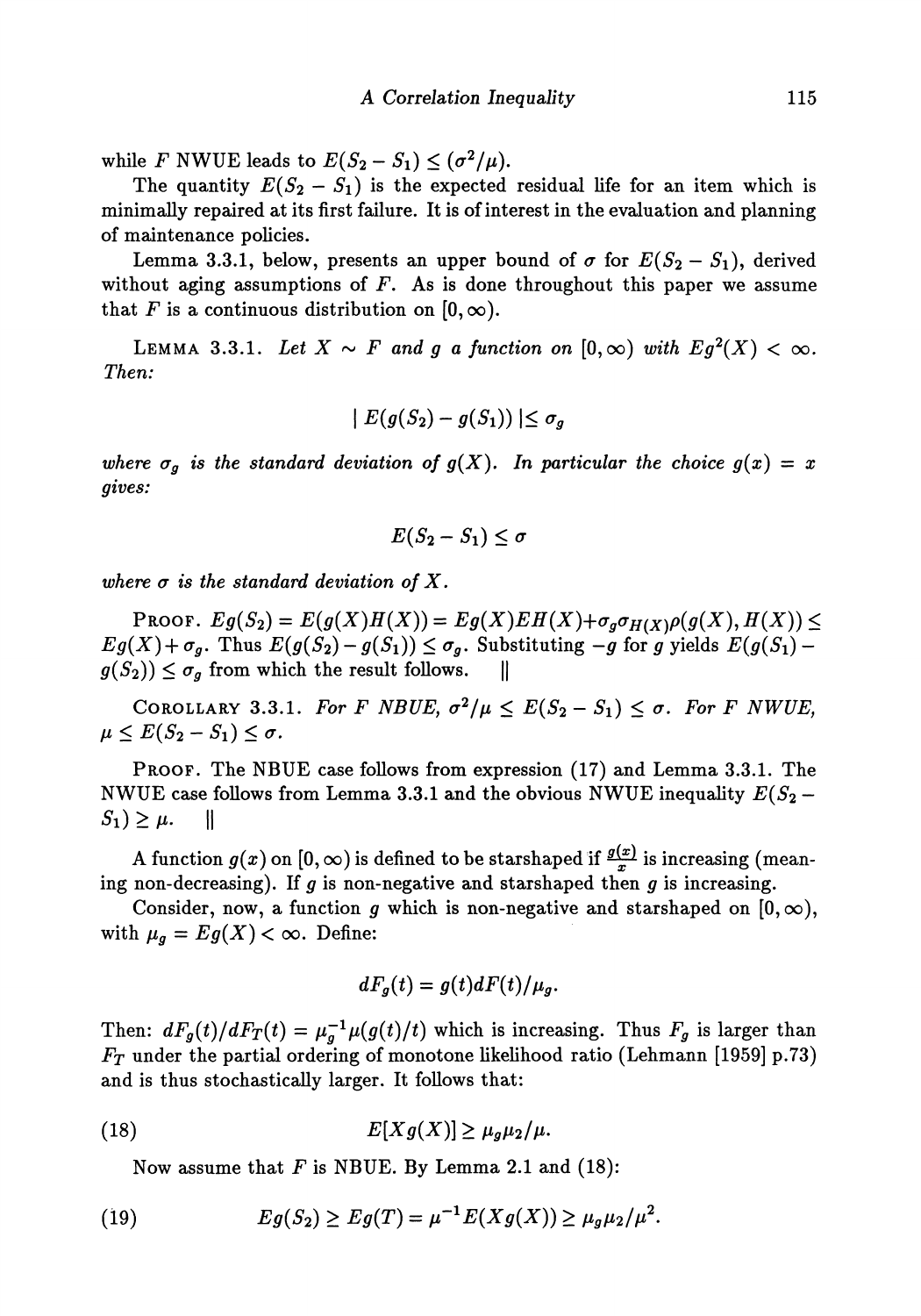## 116 *Mark Brown*

Thus for *F* NBUE and *g* non-negative and starshaped it follows from Lemma 3.3.1 and (19) that:

(20) 
$$
\frac{\sigma^2}{\mu^2}\mu_g \leq E(g(S_2)-g(S_1)) \leq \sigma_g.
$$

The choice  $g(x) = x$  leads to the NBUE inequality of Corollary 3.3.1.

*3.4- Higher Record Values.* Let *Sk* denote the *k™* record value in a record value process corresponding to  $F$  continuous. Since  $S_k$  is the  $k^{\text{th}}$  event epoch in a non-homogeneous Poisson process with  $EN(t) = H(t)$  it follows that:

(21) 
$$
dF_{S_k}(t) = [(H(t))^{k-1}/(k-1)!]dF(t)
$$

and also that:

(22) 
$$
dF_{S_k}(t) = [(H(t)/k-1)]dF_{S_{k-1}}(t), k \ge 2.
$$

Consequently (from 22):

(23) 
$$
Eg(S_k) = (k-1)^{-1}E[g(S_{k-1})H(S_{k-1})].
$$

Now  $H(S_{k-1})$  is gamma distributed with parameters  $k-1$  and 1 (the sum of  $k-1$  i.i.d. exponentials with parameter 1) thus  $ES_{k-1} = Var S_{k-1} = k-1$ .

Using the mean and variance of  $H(S_{k-1})$ , (23) and the upper bound for the product moment,  $\text{EUV} \leq \text{EUEV} + \sigma_U \sigma_V$  with  $U = S_{k-1}$ ,  $V = H(S_{k-1})$  we obtain:

(24) 
$$
Eg(S_k) \le Eg(S_{k-1}) + (\sigma(g(S_{k-1}))/\sqrt{k-1}).
$$

From (24) we obtain the following generalizations of Lemma (3.3.1):

(25) 
$$
|E[(g(S_k) - g(S_{k-1})] | \leq \sigma(g(S_{k-1})) / \sqrt{k-1}.
$$

The case  $k = 2$  corresponds to Lemma 3.3.1. However the more general inequality appears to be computationally useful only when  $k = 2$ . For general k,  $\sigma(g(S_{k-1}))$  is no easier to compute than  $E(g(S_k) - g(S_{k-1}))$ .

We have no analogue of Lemma 2.1 for *F* NBUE or NWUE. However if we strengthen the restriction on *F* from NBUE (NWUE) to IFRA (DFRA) then we obtain the following:

LEMMA 3.4.2. *Let F be a continuous IFRA distribution, and T<sup>r</sup> be a random*  $\Delta x$  *variable with distribution*  $dF_{T_r}(t) = x^{r-1} dF(x)/\mu_{r-1}$ *, where*  $\mu_m$  *is the*  $m^{th}$  *moment of F. Then S<sup>r</sup> is stochastically larger than T<sup>r</sup> and:*

$$
\frac{\mu_{k+r-1}}{\mu_{r-1}} \le ES_r^k \le \binom{k+r-1}{k} \mu_k.
$$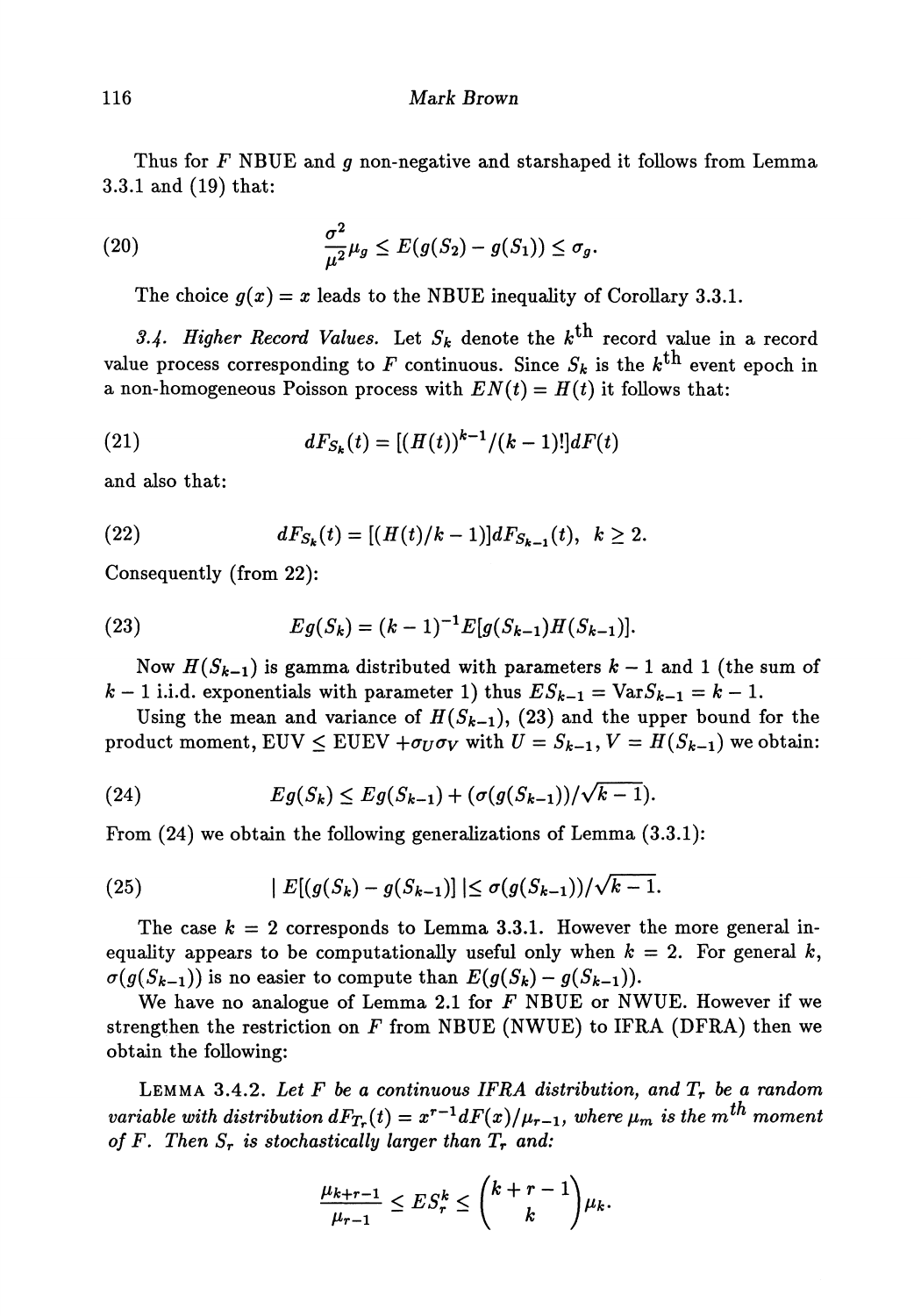*If*  $F$  is a continuous DFRA distribution with finite  $(r-1)^{st}$  moment then  $S_r$  is *stochastically smaller than*  $T_r$ . If in addition  $F$  has finite  $(k + r - 1)^{st}$  moment *then the above inequality reverses.*

For  $r = 2$  the above inequalities hold under the weaker condition that  $F$  is *NBUE or NWUE.*

PROOF. Note that  $dF_{S_r}(t)/dF_{T_r}(t) = \frac{\mu_{r-1}}{(r-1)!} \left(\frac{H(t)}{t}\right)^{r-1}$  which is increasing, as *F* is IFRA. Thus  $S_r$  is larger than  $T_r$  under monotone likelihood ratio and is thus stochastically larger. Thus:

(26) 
$$
ES_r^k \ge ET_r^k = \mu_{k+r-1}/\mu_{r-1}.
$$

Next:

(27) 
$$
\frac{H^k}{k!} dF \stackrel{\text{st}}{\geq} \frac{x^k}{\mu_k} dF.
$$

Multiply both sides of (27) by  $H^{r-1}/(r-1)!$  and integrate obtaining:

(28) 
$$
{\binom{k+r-1}{k}} \geq \frac{1}{\mu_k} ES_r^k.
$$

Thus  $ES_r^k \leq \mu_k\binom{k+r-1}{k}$  and this inequality and (26) yield the IFRA result. The DFRA case similarly follows. By Lemma 2.1, for  $F$  NBUE and  $r = 2,$   $S_2 \stackrel{\text{st}}{\geq} T_2 = T$ which is sufficient, by our above derivation, for  $(26)$  and  $(28)$  to follow (with  $r = 2$ ). **II**

Note that the various inequalities derived above for record value processes hold for non-homogeneous Poisson processes.

*3.5. A Variance Inequality.* Consider an absolutely continuous distribution *F* with failure rate function  $h(t)$  bounded above by  $\lambda(h(t) \leq \lambda$  for all  $t \geq 0$ ). Let  $S_1$ and  $S_2$  denote the first two record values in a record value process corresponding to F. The failure rate function of  $S_2 - S_1$  evaluated at t is a mixture of the values  $\{h(s), s \geq t\}$  and is thus bounded above by  $\lambda$  for all t. Consequently:

$$
(29) \t\t\t\t E(S_2-S_1) \geq \lambda^{-1}.
$$

By Lemma 3.3.1:

$$
(30) \t\t\t\t E(S_2-S_1) \leq \sigma
$$

where  $\sigma$  is the standard deviation corresponding to F. From (29) and (30) we obtain:

$$
(31) \t\t \sigma^2 \geq \lambda^{-2}.
$$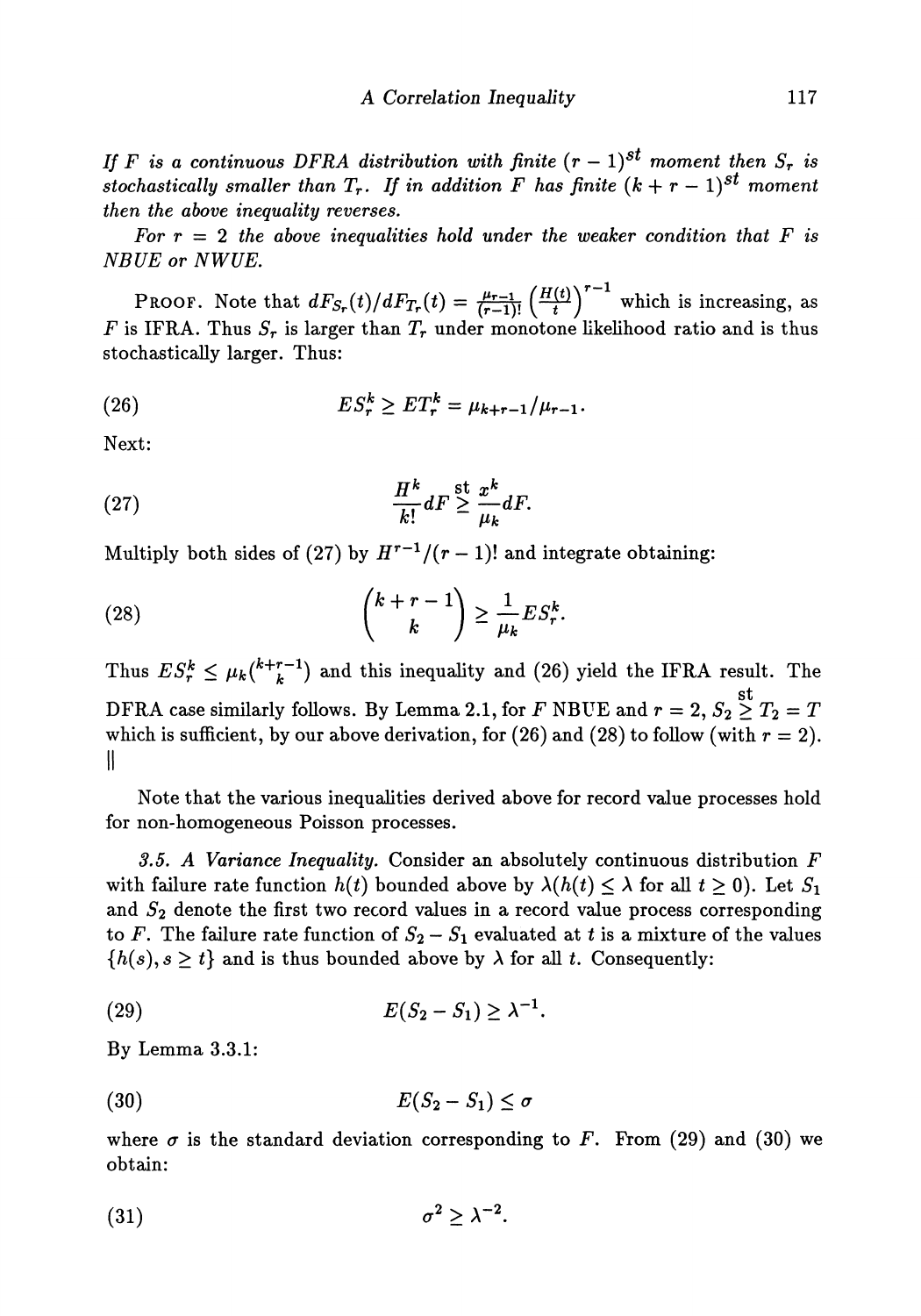Thus among distributions on  $[0, \infty)$  with failure rate bounded above by  $\lambda$ , the exponential distribution with parameter  $\lambda$  has smallest variance.

Next, consider a homogeneous Poisson process on  $[0,\infty)$  with intensity  $\lambda$  and event epochs  $\{T_{\bm{i}},i\,\geq\,1\}.$  Let  $N$  be a stopping time and consider the random variable  $T_N$ , letting  $h^*$  denote its failure rate function. Since  $T_N$  can only occur at an event epoch for the Poisson process, and since the conditional intensity of an event at  $t$  (given the past) for the Poisson process is always  $\lambda$ , it follows that:

(32) 
$$
h^*(t) = \lambda \Pr(T_N = t | T_N \ge t, T_i = t \text{ for some } i) \le \lambda.
$$

Thus  $(31)$  and  $(32)$  imply:

$$
(33) \t\t\t Var(T_N) \geq \lambda^{-2}.
$$

Note that  $\lambda^{-2}$  is the variance of  $T_1$  as well as the variance of  $T_{N(t)+1}$ , the time of the first event after time *t.* These event epochs have smallest variance among all random event epochs for the Poisson process.

The inequality (33) holds for a large variety of random variables arising in secondary processes generated by a Poisson process. These include counter models, queues with Poisson input and uniformizable Markov chains.

Also note that if the failure rate of F is uniformly bounded above by  $\lambda$ , then by (25) and the argument used to derive (29):

(34) 
$$
\lambda^{-1} \le E(S_{k+1} - S_k) \le k^{-1/2} \sigma(S_k).
$$

Thus  $\sigma(S_k) \geq k^{1/2} \lambda^{-1}$ , the lower bound being achieved in the exponential case. Thus for  $k \geq 1$ , the exponential distribution with parameter  $\lambda$  minimizes the variance of the  $k^{\text{th}}$  record value, among distributions with failure rate function uniformly bounded above by  $\lambda$ . Equivalently, consider a non-homogeneous Poisson process with intensity function  $\lambda(t)$  bounded above by  $\lambda$ . Then Var  $S_k \geq k\lambda^{-2}$ where  $S_k$  is the  $k^{\text{th}}$  arrival epoch. Thus among all non-homogeneous Poisson processes with intensity functions uniformly bounded above by  $\lambda$ , the homogeneous Poisson process with intensity  $\lambda$  minimizes the variance of  $S_k$ , for all  $k \geq 1$ .

## REFERENCES

- BROWN, M. (1987). Inequalities for distributions with increasing failure rate. *Contributions to the Theory and Application of Statistics, A Volume in Honor of Herbert Solomon,* pp. 3-17. Academic Press, New York.
- BROWN, M., SOLOMON, H., and STEPHENS, M.A. (1981). Monte Carlo simulation of the renewal function. *J. Appl. Prob.* 18 426-434.
- CROW, L.H. (1974). Reliability analysis for complex repairable systems. *Reliability and Biometry, Statistical Analysis of Lifelength,* (F. Proschan and R.J. Serfling, eds.), SIAM, Philadelphia, 379-414.
- FELLER, W. (1971). *An Introduction to Probability Theory and Its Applications, II, 2nd Edition.* John Wiley and Sons, New York.